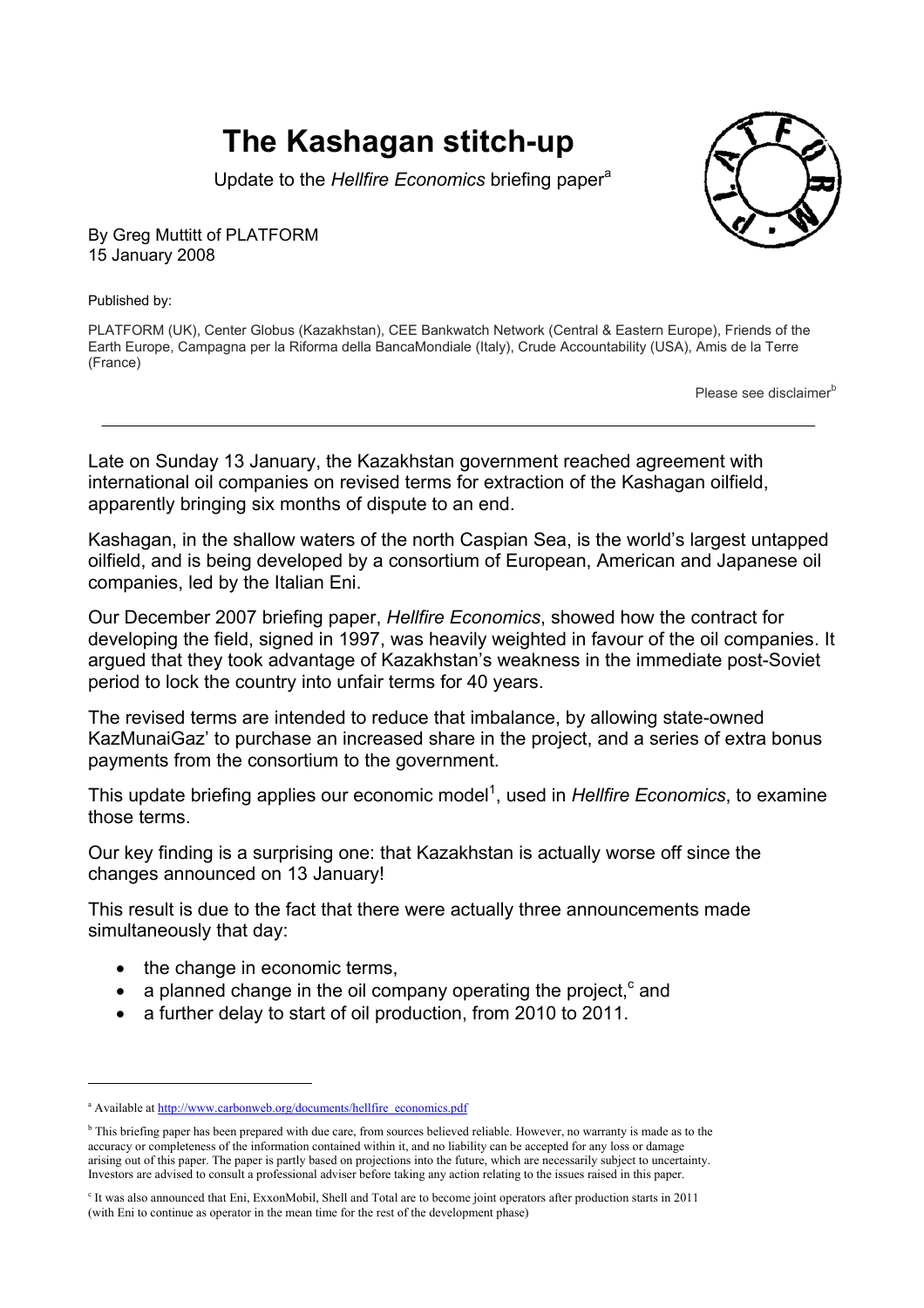Whilst media reports focussed on the first two, our economic model shows that the third is the most significant. It seems that the companies may have used the media interest in the other announcements to sneak in the news of the delay – what public relations specialists refer to as "burying bad news".

This further delay will have a greater impact on Kazakhstan's revenues than the improved terms. The result is that, even with the improved terms, Kazakhstan is *worse off* than it would have been with the 2010 startup and the original economic terms.

Whilst both sides are obviously claiming success in the negotiations, in order to save face, it is clearly the oil companies who are the winners in the dispute.

#### **Background to the dispute**

The dispute began in 2007 when Eni, the Italian company leading the international consortium developing the field, announced that project costs would double, whilst oil production would be delayed by two years to 2010.

Although the cost increase an[d](#page-1-0) delay were largely because of mistakes made by Eni,<sup>d</sup> it is not the oil companies who will pay for them. The contract for the field allocated economic risks in such a way that it was Kazakhstan, rather than the foreign investors, that would effectively pay most of any increased costs. On this basis, it was unsurprising that the government sought either compensation or amendments to the terms of the contract.

Our *Hellfire Economics* briefing found that the primary compensation measures that had been proposed would have only a very marginal impact on the balance of benefits from the project: in all scenarios, the majority of Kazakhstan's loss from the cost increase and delay would not be recouped, whilst the project would remain highly profitable for the foreign oil companies.

This same conclusion applies to the agreement that was finally reached on 13 January. However, because of the structure of the contract, the further delay to 2011 affects Kazakhstan revenues more than it affects the foreign companies. The net result is that Kazakhstan is worse off than projected prior to the combined announcements (of delay and changed terms).

## **The economic impact of the deal**

 $\overline{a}$ 

Whilst full details of the agreement have not been released, we understand from press reports that the outline of the deal is as follows:

- State-owned KazMunaiGaz to purchase an increased share in the consortium (from 8.33% to 16.81%), for \$1.78 billion, payable in three tranches after start of production;
- Consortium to pay \$300 million extra bonus immediately, followed by further bonus after start of production, ranging from \$2.5 billion if the oil price is \$55 per barrel, to \$4.5 billion at \$85.

However, the newly announced delay to the start of oil production from third quarter of 2010 to end of 2011 more than cancels out the benefits Kazakhstan derives from these new terms.

<span id="page-1-0"></span><sup>&</sup>lt;sup>d</sup> and also partly because of economic factors that would normally be the responsibility of the investor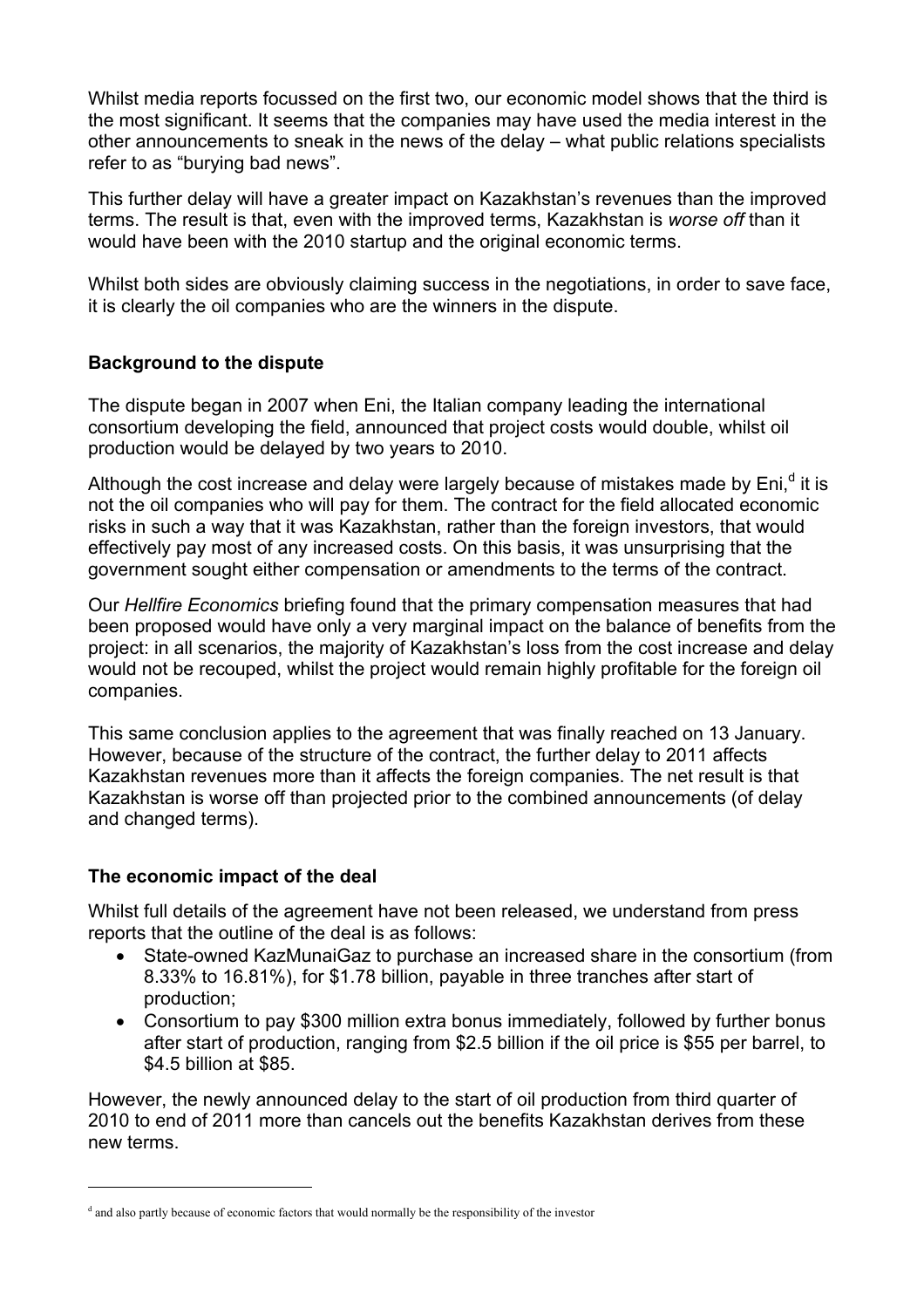The graph below shows net cashflows (income minus expenditure) to Kazakhstan over the life of the project, under four scenarios, each assuming an oil price as predicted by the US government's Energy Information Administration<sup>[2](#page-5-1)</sup>:

- 1) The field is developed according to the original development plan, which was submitted in 2004: this entailed first oil production in 2008, and peak production of 1.2 million barrels per day (bpd) in 2016;
- 2) Following announcements in early 2007, delaying first production to 2010, peak production of 1.5m bpd in 2019, and with dramatically increased costs;
- 3) Containing the 2007 revisions, but with startup of production delayed further to the end of 2011;
- 4) With both delays, but with the revised economic terms announced in January 2008 (the current projected scenario).

We see clearly that until the year 2033, Kazakhstan is now worse off in almost every year than we projected prior to the combined announcements of January 2008. Throughout the entire project, it is *considerably* worse off than anticipated in the original 2004 development plan, before the delays and cost increases announced in 2007.

The reason for these surprising results is that, because of the sheer volume and value of oil extracted, any delay is by far the most significant factor. When production peaks at 1.5 million barrels per day[,](#page-2-0) conservatively assuming an oil price of \$52 per barrel<sup>e</sup>, the field will generate total revenues of \$25 billion per year. Clearly, this figure well exceeds the extra bonuses and compensation payments.

In short, Kazakhstan is still paying for Eni's mistakes.



# Graph: Projected cashflows to the Kazakhstan state

<span id="page-2-0"></span> $\overline{a}$ <sup>e</sup> This is the price prediction of the US government's Energy Information Administration, one of the most respected energy forecasters. Of course, the price could be much higher than this – it is currently around \$100 per barrel – in which case the impact of delay would be all the greater.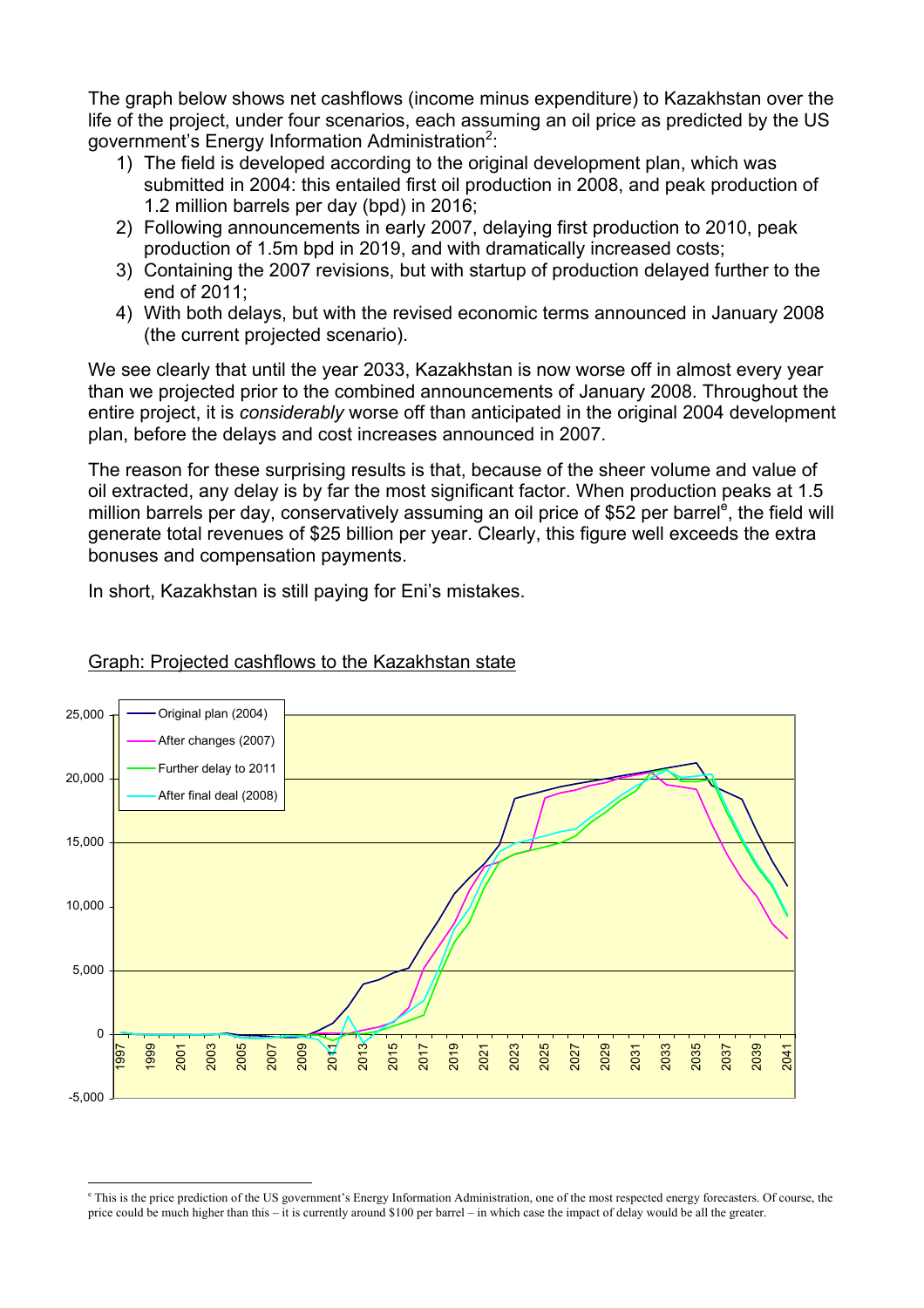Economists use the concept of net present value (NPV) to examine long-term investment projects. This is a measure of net profits, adjusted according to the time at which money is spent or received.

We find that whereas the NPV received by Kazakhstan improves by \$3.5 billion as a result of the changed terms, it is worsened by \$8.7 billion because of the delay. This is shown in the table below. Thus Kazakhstan is more than \$5 billion worse off, from the combination of delay and revised terms.

Meanwhile, the project remains highly profitable for the foreign oil companies, generating an internal rate of return (IRR) of 12.8% - comfortably above their average target of 12%.

|                                    | Original<br>plan (2004) | <b>After 2007</b><br>delay (to<br>$2010$ + $cost$<br>increase | Further<br>delay to<br>2011 | After final<br>deal (2008) |
|------------------------------------|-------------------------|---------------------------------------------------------------|-----------------------------|----------------------------|
| International oil<br>cos (IOC) IRR | 20.6%                   | 14.5%                                                         | 13.1%                       | 12.8%                      |
| <b>IOC NPV<sup>T</sup></b>         | \$29.6 bn               | $$30.5 \text{ bn}$                                            | \$27.2 bn                   | \$23.6 bn                  |
| <b>State NPV</b>                   | \$95.4 bn               | \$75.0 bn                                                     | \$66.4 bn                   | \$69.9 bn                  |

Table: Economic impact of successive changes to the project

## **Whose fault is the delay?**

If challenged with the results of this economic analysis, the oil companies are likely to argue that the cause of the delay is Kazakhstan's suspension of the project, and that it is therefore right that Kazakhstan should pay. The government announced a suspension in August 2007, for breaches of environmental regulations – although some linked it to the contract dispute.

However, this argument is difficult to sustain.

Firstly, the environmental concerns are indeed real, as has been well documented. Any delay to the project due to regulation of environmental violations should rightly be paid for by those responsible for the violations (the companies), not by the state.

Secondly, in September 2007, more than one month after the Kazakhstan government supposedly suspended work on the project, Eni chief executive Paolo Scaroni announced that work was continuing despite the formal suspension, and that it would not affect the completion date of  $2010<sup>3</sup>$  $2010<sup>3</sup>$  $2010<sup>3</sup>$ 

Meanwhile, there were persistent rumours that even while continuing work, Eni was falling behind schedule again.<sup>[4](#page-5-3)</sup>

Finally, even if the suspension had been in effect, Eni would only have lost three months' work. (The construction season, when the sea is ice-free, is from April to November). This could have pushed back startup to late 2010, or *at worst* May/June 2011. Yet the delay announced in January 2008 was from third quarter 2010 to end of 2011 – between 15 and 18 months.

<span id="page-3-0"></span> $\overline{a}$ f 2007 net present value, at discount rate of 8%.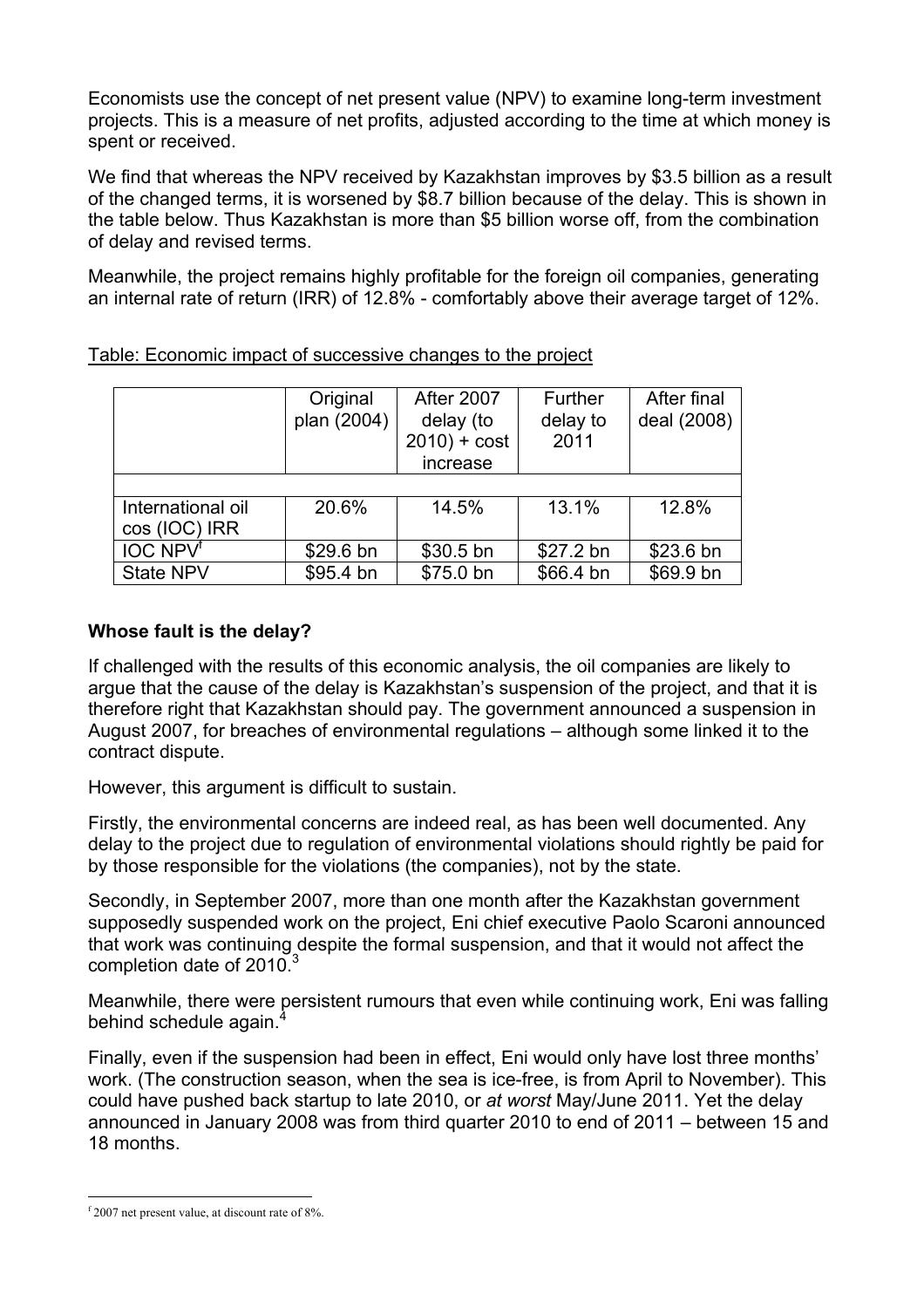We infer that at least the large part of the delay (and possibly all of it) is primarily due to further failures of project management and planning, rather than the environmental and contract disputes. Yet once again, it is Kazakhstan that is to pay for Eni's mistakes.

## **A win for corporate negotiators**

We conclude from these results that:

- The changes to the economic terms of the field development are extremely mild; they ensure that the project remains highly profitable for foreign oil companies, while doing little to improve Kazakhstan's position;
- Kazakhstan, rather than the companies, is continuing to pay the price of the investors' mistakes, and carrying the economic risks that should normally be carried by investors;
- The delays, announced quietly alongside the headline revisions to contract terms and future change of project operator, are far more economically significant than the revisions;
- Combining the revisions and the delays, Kazakhstan is still worse off than after the original delays announced in 2007.

When the dispute first started in summer 2007, Kazakhstan asked for compensation of \$40 billion. This was quickly dropped to \$10 billion in summer 2007. By the end of 2007, the demand had fallen to \$7 billion. The final settlement was at a level between \$2.8 billion and \$4.8 billion. This rapid reduction in government demands illustrates the course of the negotiations, and who had the real power within them.

Indeed, that the companies came out well is illustrated by the fact that many financial analysts recommended buying Eni shares after the announcement of the deal, and predicted that its share price would rise.<sup>[5](#page-5-4)</sup> Even ExxonMobil, the most intransigent member of the consortium, declared itself "satisfied" with the outcome.<sup>[6](#page-5-5)</sup>

#### How did this outcome arise?

Most likely, the Kazakhstan government's negotiators realised that they had very little leverage. As we explained in Chapter 5 of *Hellfire Economics*, the legal terms of the 1997 Kashagan contract strongly defended investor interests, and fixed the economic terms of the project.

In particular, they give the consortium the right to go to international investment courts to enforce the contract, or obtain compensation for any changes. Such enforcement of investor interests has been used many times before, notably in Total's over-riding of the Russian government's attempts to regulate budgets on its Kharyaga field in Siberia.

Thus, both sides will have known that the legal options for renegotiation were limited, and could not be insisted upon. Therefore, the settlement that companies were prepared to pay was not guided by any principle of fairness or reasonable rates of profit. Instead, they paid only to the extent that the compensation cost them less than the inconvenience of going to court, and the difficulties of being in dispute with the government.

#### **Recommendations**

Our 14 recommendations in the *Hellfire Economics* briefing are needed more than ever. That a six-month, high-profile dispute has generated so little change to project economics only illustrates further that the problems reside in the original contract itself – in particular the fixedness of its economic terms, and the allocation of risk to the state party.